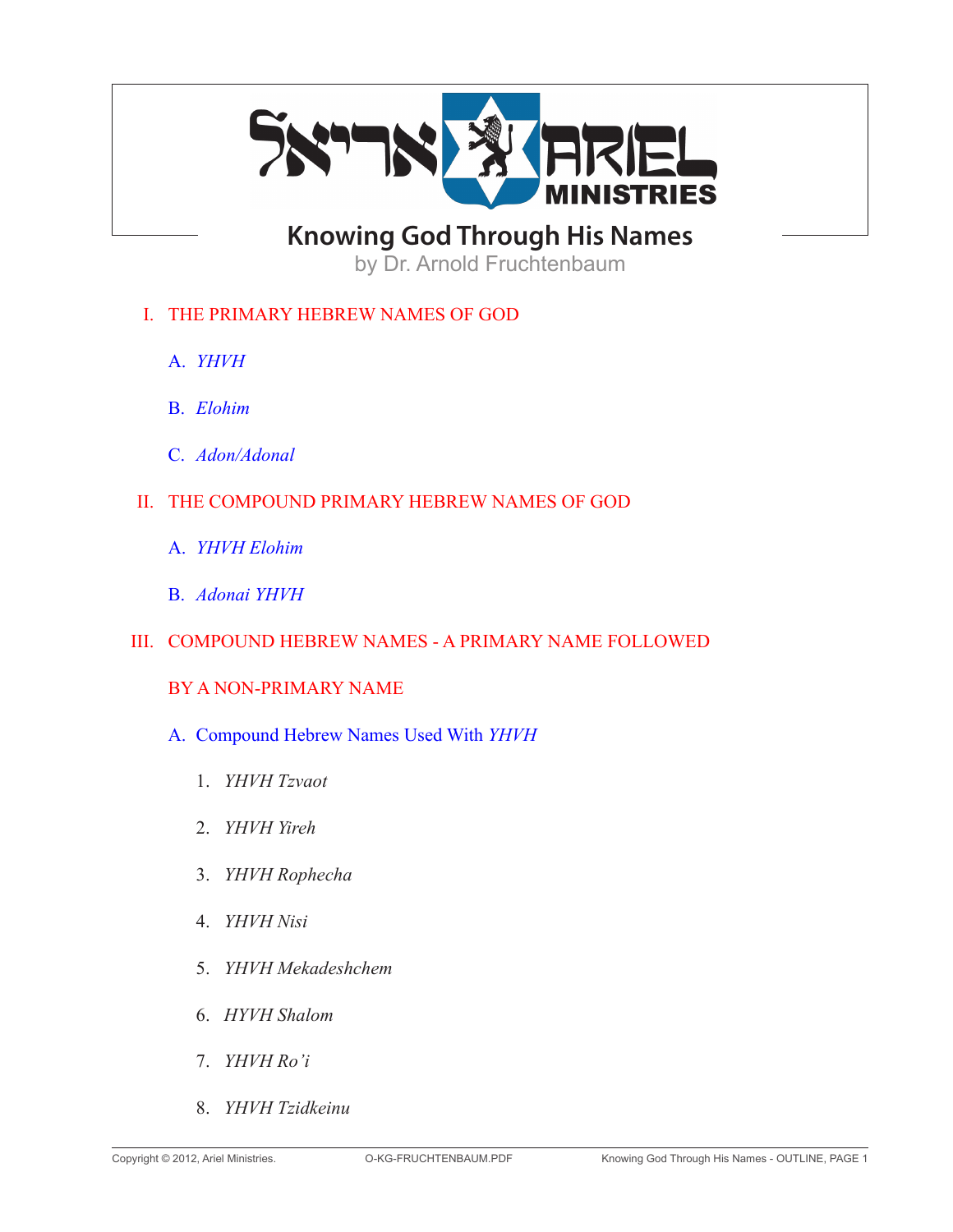- 9. *YHVH Makeh*
- 10. *YHVH Shamah*

## B. Compound Hebrew Names with *Elohim*

- 1. *El Shaddai*
- 2. *El Elyon*
- 3. *El Olam*
- 4. *El Ro'i*
- 5. *El Gmulot*

## IV. OTHER HEBREW DESIGNATIONS FOR GOD

### V. NEW TESTAMENT NAMES

- A. *Theos*
- B. *Kurios*
- C. *Despoteis*
- D. *Hupsistos*
- E. *Pantokrator*
- F. *Pateir*
- G. New Testament Designations

# VI. THE NAMES AND TITLES OF THE SON

### A. The Names of the Son

- 1. *Yeshua* Jesus
- 2. *Christos* Christ
- 3. *Logos* Word
- 4. Begotten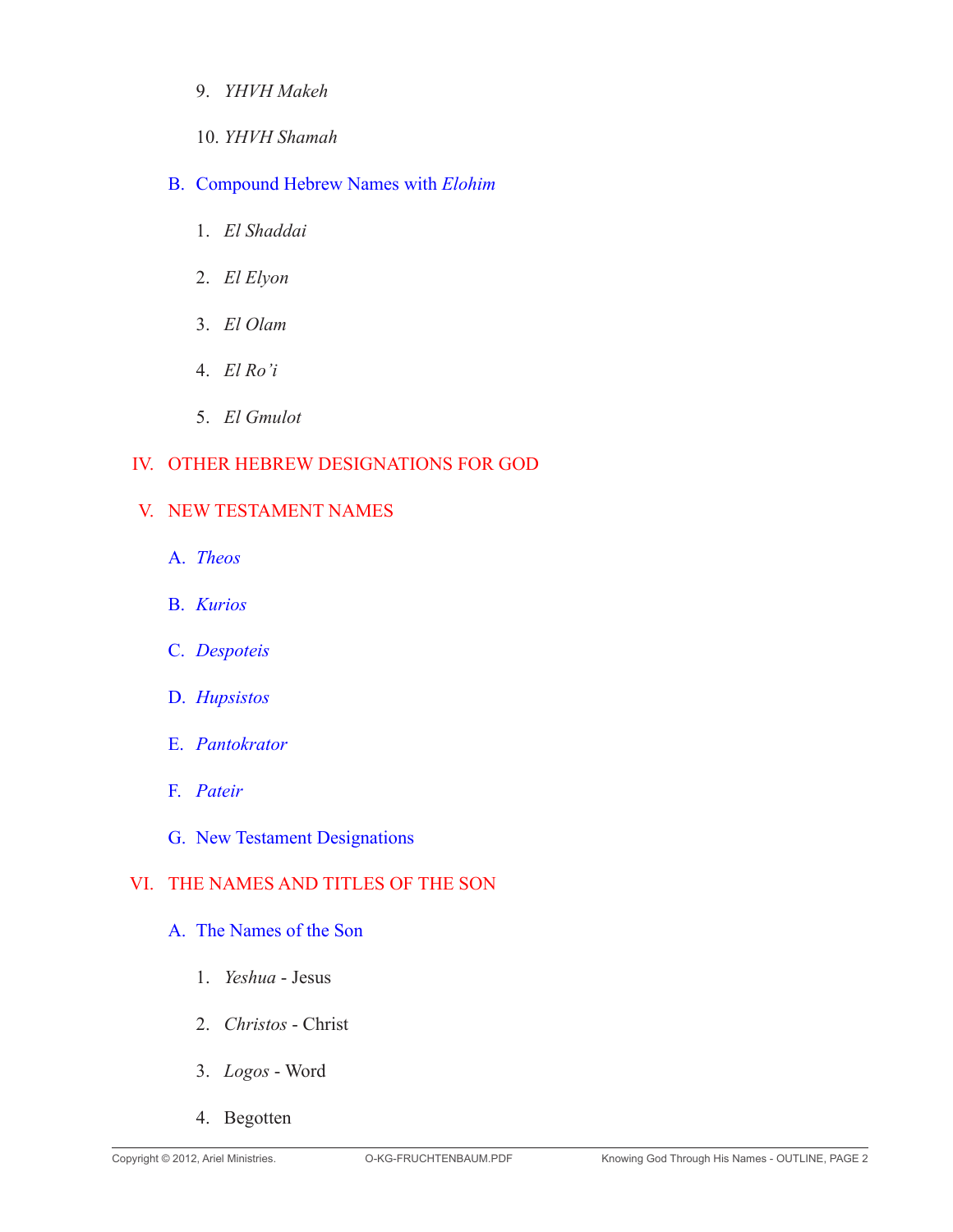- 5. The Only Begotten
- 6. The First Begotten
- 7. *Kurios* Lord
- 8. *Theos*
- 9. *Elohim*
- 10. *Adonai*
- 11. *YHVH*

## B. The Titles of the Son

- 1. General Titles
	- a. Lamb of God
	- b. Mediator
	- c. Intercessor
	- d. Advocate
	- e. Savior
- 2. The Sonship Titles
	- a. The Son of Abraham
	- b. The Son of David
	- c. The Son of Adam
	- d. The Son of God
	- e. The Son of Man
	- f. The Son of Mary
	- g. The Son of Joseph